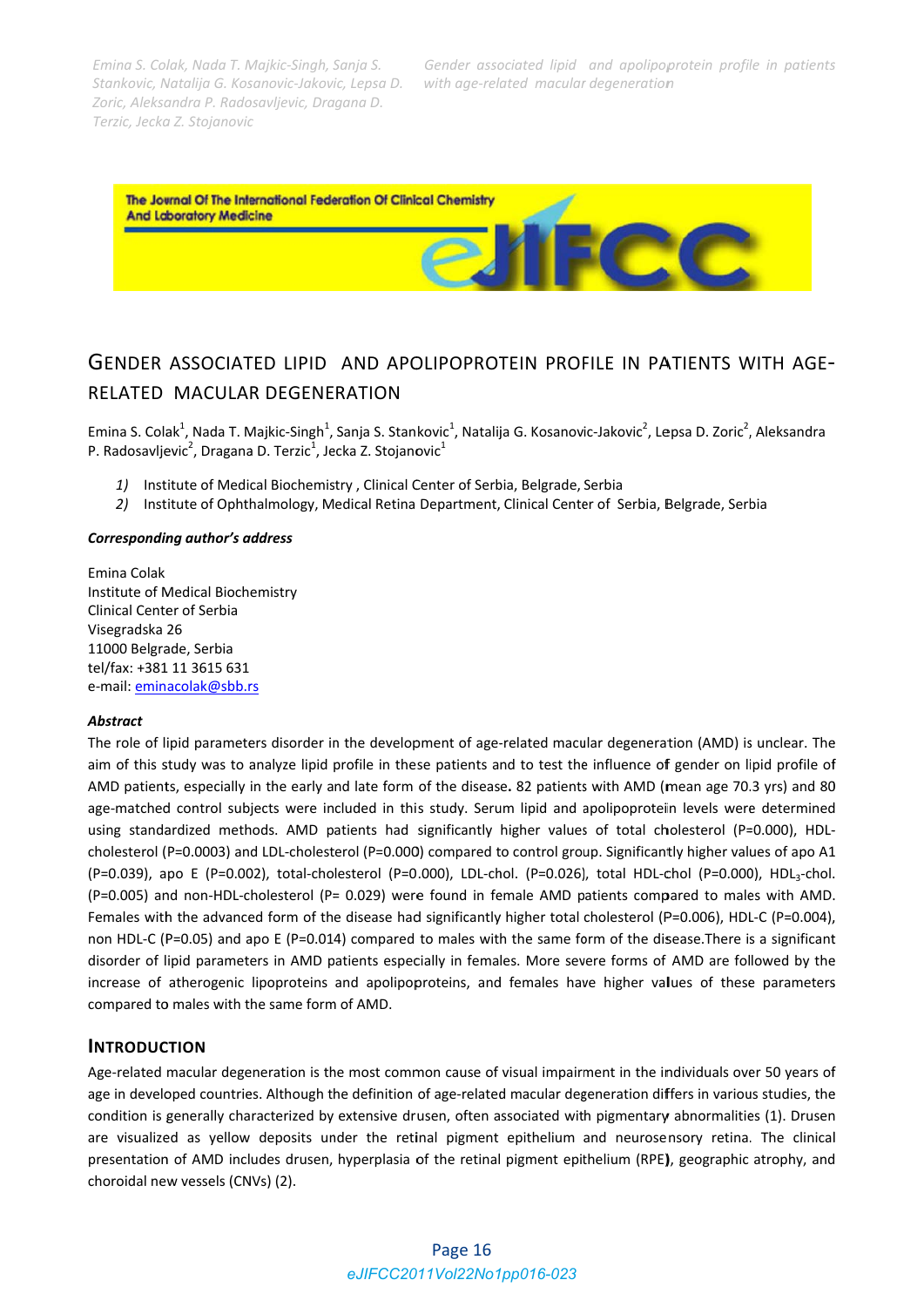*Gender associated lipid and apolipoprotein profile in patients with age‐related macular degeneration*

*Emina S. Colak, Nada T. Majkic‐Singh, Sanja S. Stankovic, Natalija G. Kosanovic‐Jakovic, Lepsa D. Zoric, Aleksandra P. Radosavljevic, Dragana D. Terzic, Jecka Z. Stojanovic*

The prevalence of early AMD (i.e. the presence of soft indistinct or reticular drusen or drusen with RPE degeneration or hyperpigmentation) is 18% in the population aged 65 to 74 years and 30% in the population older than 74 years (3).

Early pathological changes in age‐related macular degeneration involve basal laminar deposits in Bruch's membrane (BrM), which comprises mostly wide‐spaced collagen (4) and other materials, including laminin, membrane bound vesicles, and fibronectin. These materials could be seen even in the seventh decade of life in normal aging (5). Basal linear deposit, consisting primarily of granular and vesicular material with foci of wide‐spaced collagen, appears in older persons and is more specific for AMD (6, 7). Molecules present in the Bruch membrane impart a negative electrostatic charge at physiologic pH. Age‐related changes in glycosaminoglycans might alter this charge leading to changes of permeability properties of the Bruch membrane (8).

Aging is associated with biological changes in the eye, and may contribute to the pathogenesis of AMD, but they do not lead inevitably to AMD. Aging is also associated with cumulative oxidative injury (9). Advanced glycation end products accumulate in the Bruch membrane during aging (10). Specifically, there is increased lipidization, protein cross‐linking, and protein deposition in the Bruch membrane with aging. Lipid accumulation in the Bruch membrane begins to increase substantially after the age of 40 (11). The rate of lipid accumulation under the macula may be higher than under the peripheral retina. Lipids seem to be derived from long-chain polyunsaturated fatty acids normally found in the outer segments. Changes in protein cross-linking, noncollagenous protein deposition and agerelated lipid accumulation in the Bruch membrane may be the underlying cause of AMD (12**).**

It is believed that plasma lipoprotein concentration may be one of the risk factors for development of age-related macular degeneration in elderly patients. It is also considered that the concentration of apo A1, the major apolipoprotein in HDL, and apo B, the only apolipoprotein in LDL, could be better predictors of atherosclerosis than HDL and LDL cholesterol concentration (13). It has been documented that AMD is twice as prevalent in aging postmenopausal women compared to men of the same age. Individuals with ε2 genotype of APO E (c526C>T) had significantly 4.8 fold higher relative risk of AMD. These findings were found only in females who progressed with AMD suggesting that there may be gender‐related factor implicated in pathogenesis of AMD.

The aim of this study was to analyze the concentration of serum lipids and lipoproteins (total cholesterol, HDL-, non-HDL- and LDL-cholesterol, triglycerides and HDL<sub>2</sub> and HDL<sub>3</sub>-cholesterol subfraction) as well as apolipoproteins: apo A1, apo A2 apo B, apo E and Lp(a) in patients with age-related macular degeneration in order to explore the contribution of lipid parameters to the pathogenesis of AMD. The aim was also to test the influence of gender, on lipo‐ and apoprotein values in AMD patients and the relation of lipoprotein parameter values and development of the early and advanced (late) form of the disease.

### **PATIENTS, MATERIALS AND METHODS**

In a cross-sectional study conducted at the University Clinic of Ophthalmology, 82 patients with age-related macular degeneration, 70.3±7.1 of age and 80 control subjects 69.32±4.48 of age were included. Patients underwent complete ophthalmological examination including visual acuity assessment, colour fundus photography and fluorescein angiography. In order to analyze the influence of AMD type to lipoprotein and apolipoprotein parameters, the AMD patients were classified into 2 groups. According to their visual acuity, color fundus photography and fluorescein angiography, we defined (a) early AMD as the presence of multiple small drusen, few intermediate drusen or pigment abnormalities and large confluent drusen, multiple intermediate drusen and non-central geographic atrophy and (b) late (advanced) AMD as the presence of exudative AMD (choroidal neovascularization) or geographic atrophy involving the center. This classification was based on most severely affected eye (15).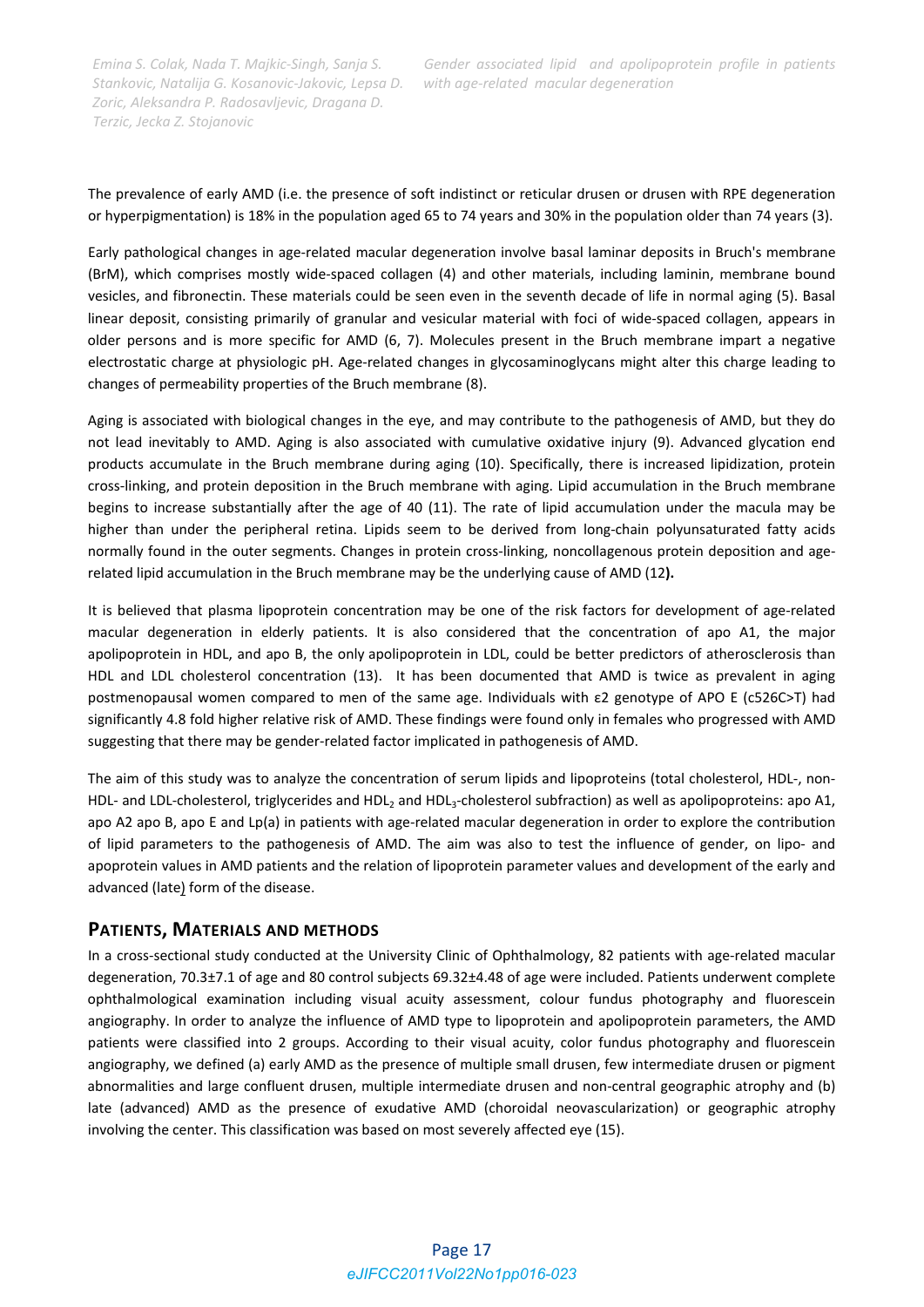*Emina S. Colak, Nada T. Majkic‐Singh, Sanja S. Stankovic, Natalija G. Kosanovic‐Jakovic, Lepsa D. with age‐related macular degeneration Zoric, Aleksandra P. Radosavljevic, Dragana D. Terzic, Jecka Z. Stojanovic*

They were thoroughly clinically examined and completed a questionnaire about their habits including BMI, physical activity, smoking etc. Out of a total number of the AMD patients, 61 were females (75.3%) and 21 (24.7%) were males. Eighteen cases (21.95%) had an early form of the disease while the rest of them (78.05%) had the advanced form.

The control subjects were selected from the employees of the Institute of Ophthalmology, Clinical Center of Serbia, Belgrade, and their relatives who were, without any signs of the acute conditions or maculopathy at the time of the study.

All the subjects consented to participate in the study. The local Ethic Committee approved this study. The blood samples for analysis were taken after 12‐14 hours overnight fast. All the laboratory tests were done immediately. The lipid status was estimated on Olympus AU 400 biochemical analyzer, while apolipoprotein concentration was determined on Behring nephelometer using the immunochemical methods. The concentration of HDL<sub>3</sub>-subfraction was measured using the spectrophotometric method after precipitation of LDL, VLDL and HDL<sub>2</sub> particles with 15% PEG solution (Polyethylene-glycol, Mm=20,000 D). The concentration of HDL<sub>2</sub>-cholesterol was obtained by subtraction of HDL<sub>3</sub>-cholesterol from total HDL-cholesterol obtained after precipitation of LDL and VLDL particles with 7.5% PEG and centrifugation 15 minutes at 3000 rpm. The concentration of LDL‐cholesterol (LDL‐C) was calculated by the Friedewald formula, but for samples with triglycerides (TG) concentration > 4.50 mmol/L, it was determined using direct enzymatic method.

Statistical analyses were performed by SPSS v.10.0 statistical package using Mann-Whitney U test, Student's t-test, Chi-Square, and ANOVA test. Results were presented as mean  $\pm$  S.D. for continuous normally distributed variables, and as median and interquartile range for non‐normally distributed data. Spearman's Rank correlation test was used to define correlations of the tested parameters between and within groups. All statistical tests were two-tailed. P values ≤0.05 were considered statistically significant.

### **RESULTS**

Lipid and apolipoprotein values in patients with AMD and control group (CG) are presented in Table I.

| <b>Parameter</b>                                    | <b>AMD</b>             | CG                     | P       |
|-----------------------------------------------------|------------------------|------------------------|---------|
|                                                     | $n=82$                 | $n=80$                 |         |
| Apo A1 $(g/L)^a$                                    | $1.69 \pm 0.36$        | $1.62 \pm 0.32$        | 0.192   |
| Apo A2 $(mg/L)^a$                                   | $358.1 \pm 65.97$      | $361.9 \pm 65.75$      | 0.723   |
| Apo B $(g/L)^a$                                     | $1.208 \pm 0.287$      | $1.18 \pm 0.255$       | 0.514   |
| Apo E $(mg/L)^{b}$                                  | 44.5 (38.05-49.05)     | 43.9 (36.15-53.87)     | 0.852   |
| Lipoprotein (a) $(g/L)^{b}$                         | $0.098(0.098 - 0.192)$ | $0.098(0.098 - 0.177)$ | 0.476   |
| Total cholesterol (mmol/L) <sup>a</sup>             | $6.25 \pm 1.12$        | $5.57 \pm 0.84$        | < 0.001 |
| HDL-cholesterol (mmol/L) <sup>a</sup>               | $1.48 \pm 0.33$        | $1.43 \pm 0.35$        | 0.317   |
| LDL-cholesterol (mmol/L) <sup>a</sup>               | $3.99 \pm 1.10$        | $3.60 \pm 0.91$        | 0.018   |
| Triglycerides (mmol/L) <sup>a</sup>                 | $1.56 \pm 0.585$       | $1.41 \pm 0.528$       | 0.091   |
| HDL <sub>2</sub> -cholesterol (mmol/L) <sup>a</sup> | $0.379 \pm 0.149$      | $0.419 \pm 0.192$      | 0.218   |
| HDL <sub>3</sub> -cholesterol (mmol/L) <sup>a</sup> | $0.883 \pm 0.269$      | $0.937 \pm 0.242$      | 0.233   |
| non-HDL-cholesterol (mmol/L) <sup>a</sup>           | $4.77 \pm 1.08$        | $4.19 \pm 0.82$        | < 0.001 |

Table 1. Lipid and apolipoprotein parameters in AMD and control subjects

<sup>a</sup> Arithmetic mean ± standard deviation (SD);  $<sup>b</sup>$  Median and interquartile</sup>

Significant difference of total cholesterol (P=0.000), non‐HDL‐cholesterol (P=0.000) and LDL‐cholesterol values was found (P=0.018) in the group of AMD patients comparing to control subjects *(*Table 1*).*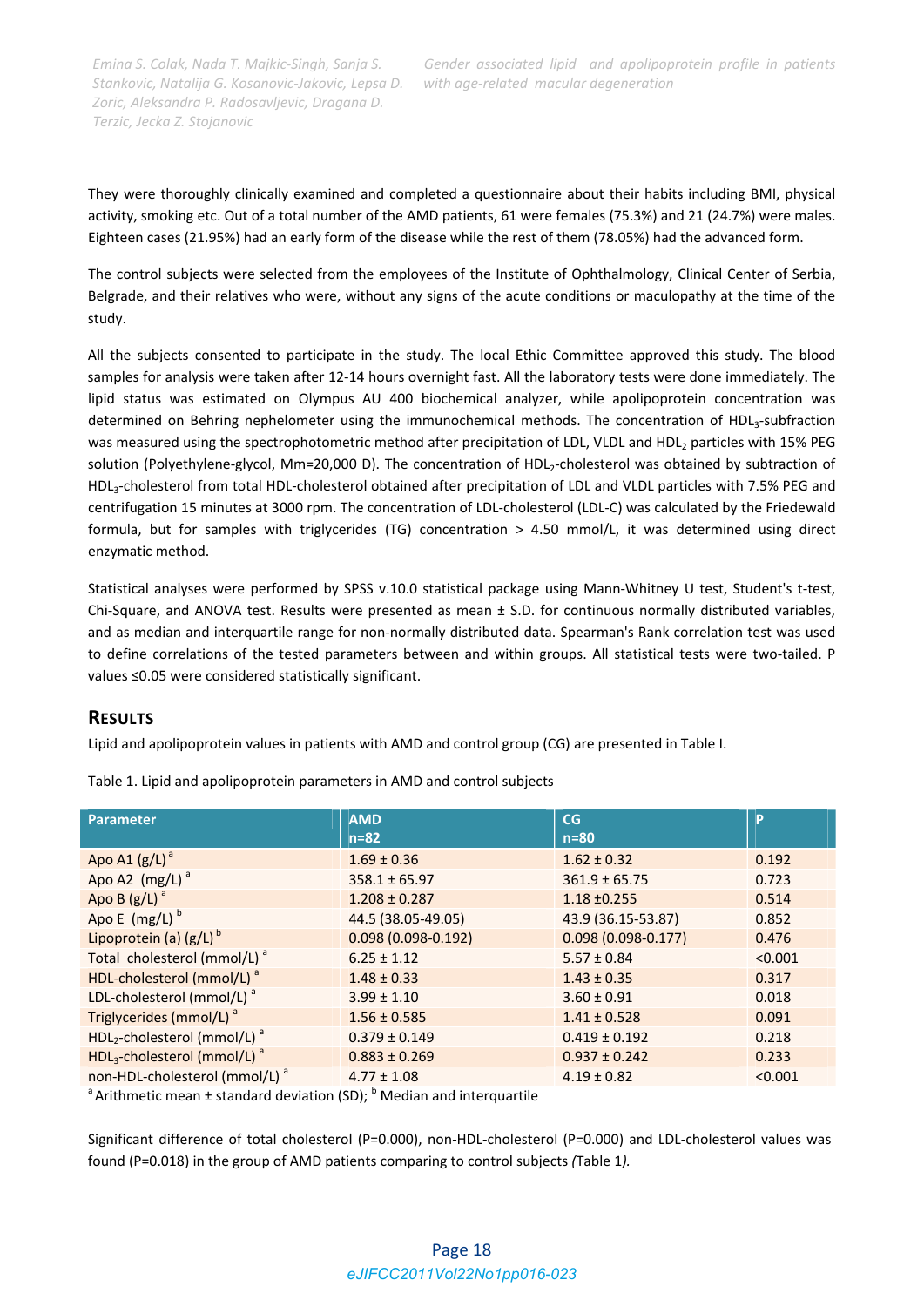*Emina S. Colak, Nada T. Majkic‐Singh, Sanja S. Stankovic, Natalija G. Kosanovic‐Jakovic, Lepsa D. Zoric, Aleksandra P. Radosavljevic, Dragana D. Terzic, Jecka Z. Stojanovic*

Significant difference of total cholesterol values (P<0.001), HDL-cholesterol (P<0.001), HDL<sub>3</sub>-cholesterol (P=0.016), LDL-cholesterol (P=0.03), and non-HDL-cholesterol (P<0.001), as well as apo A1 (P=0.014) and apo E values (P=0.013) was found between male and female AMD patients comparing to the adequate gender subgroup of the controls *(*Table 2).

|                                                          | <b>Males</b>                                |                   | <b>Females</b>    |                   |              |
|----------------------------------------------------------|---------------------------------------------|-------------------|-------------------|-------------------|--------------|
| <b>Parameter</b>                                         | <b>AMD</b>                                  | CG                | <b>AMD</b>        | CG                | $\mathsf{P}$ |
| ApoA1 $(g/L)$ <sup>a</sup>                               | 1.57±0.36 <sup>+</sup>                      | $1.55 \pm 0.33$   | $1.75 \pm 0.35$   | $1.71 \pm 0.29$   | 0.014        |
| ApoA2 (mg/L) <sup>a</sup>                                | 338.4±54.5                                  | 359.9±66.2        | 365.6±68.8        | 362.0±65.5        | 0.484        |
| ApoB (g/L) <sup>a</sup>                                  | $1.13 \pm 0.24$                             | $1.14 \pm 0.26$   | $1.24 \pm 0.30$   | $1.22 \pm 0.26$   | 0.257        |
| Apo E (mg/L) b                                           | 37.65♠                                      | 37.4              | 46.9              | 49.8+             |              |
|                                                          | $(30.6 - 44.1)$                             | $(36.3 - 43.1)$   | $(43.2 - 48.5)$   | $(45.8 - 54 - 8)$ | < 0.001      |
| Lipoprotein (a) $(g/L)$ <sup>b</sup>                     | 0.098                                       | 0.098             | 0.098             | 0.098             | 0.870        |
|                                                          | $(0.098 - 0.189)$                           | $(0.098 - 0.101)$ | $(0.098 - 0.164)$ | $(0.098 - 0.146)$ |              |
| <b>Total cholesterol</b><br>$(mmol/L)$ <sup>a</sup>      | 5.48±0.95 <sup><math>\triangle</math></sup> | $5.41 \pm 0.86$   | $6.51 \pm 1.05$   | $5.81 \pm 0.75$   | < 0.001      |
| HDL-cholesterol<br>(mmol/L)                              | $1.25 \pm 0.25$                             | $1.30 \pm 0.29$   | $1.56 \pm 0.32$   | $1.58 \pm 0.35$   | < 0.001      |
| HDL2-cholesterol<br>$(mmol/L)$ <sup>a</sup>              | $0.32 \pm 0.11$                             | $0.42 \pm 0.18$   | $0.41 \pm 0.16$   | $0.41 \pm 0.2$    | 0.269        |
| HDL <sub>3</sub> -cholesterol<br>$(mmol/L)$ <sup>a</sup> | $0.72 \pm 0.12$                             | $0.95 \pm 0.23$   | $0.95 \pm 0.29$   | $0.93 \pm 0.26$   | 0.016        |
| LDL-cholesterol (mmol/L)<br>$\mathsf{a}$                 | 3.53±0.84 <del>4</del>                      | 3.45±0.88         | $4.15 \pm 1.15$   | 3.80±0.93+        | 0.003        |
| cholesterol<br>non-HDL<br>$(mmol/L)$ <sup>a</sup>        | 4.33±0.86 <sup></sup>                       | $4.15 \pm 0.81$   | $4.92 \pm 1.11$   | $4.22 \pm 0.85$   | < 0.001      |
| Triglycerides (mmol/L) <sup>a</sup>                      | $1.50 \pm 0.70$                             | $1.32 \pm 0.51$   | $1.58 \pm 0.54$   | $1.52 \pm 0.54$   | 0.155        |

AMD- the patients with age-related macular degeneration; CG- The control group;

<sup>a</sup> Arithmetic mean ± standard deviation (SD); <sup>b</sup> Median and 95% confidence interval for median;

♠ P<0.05, difference between AMD males and females

♦ P<0.05, difference between females and males in the CG

♣ P<0.05, difference between AMD males and males in the CG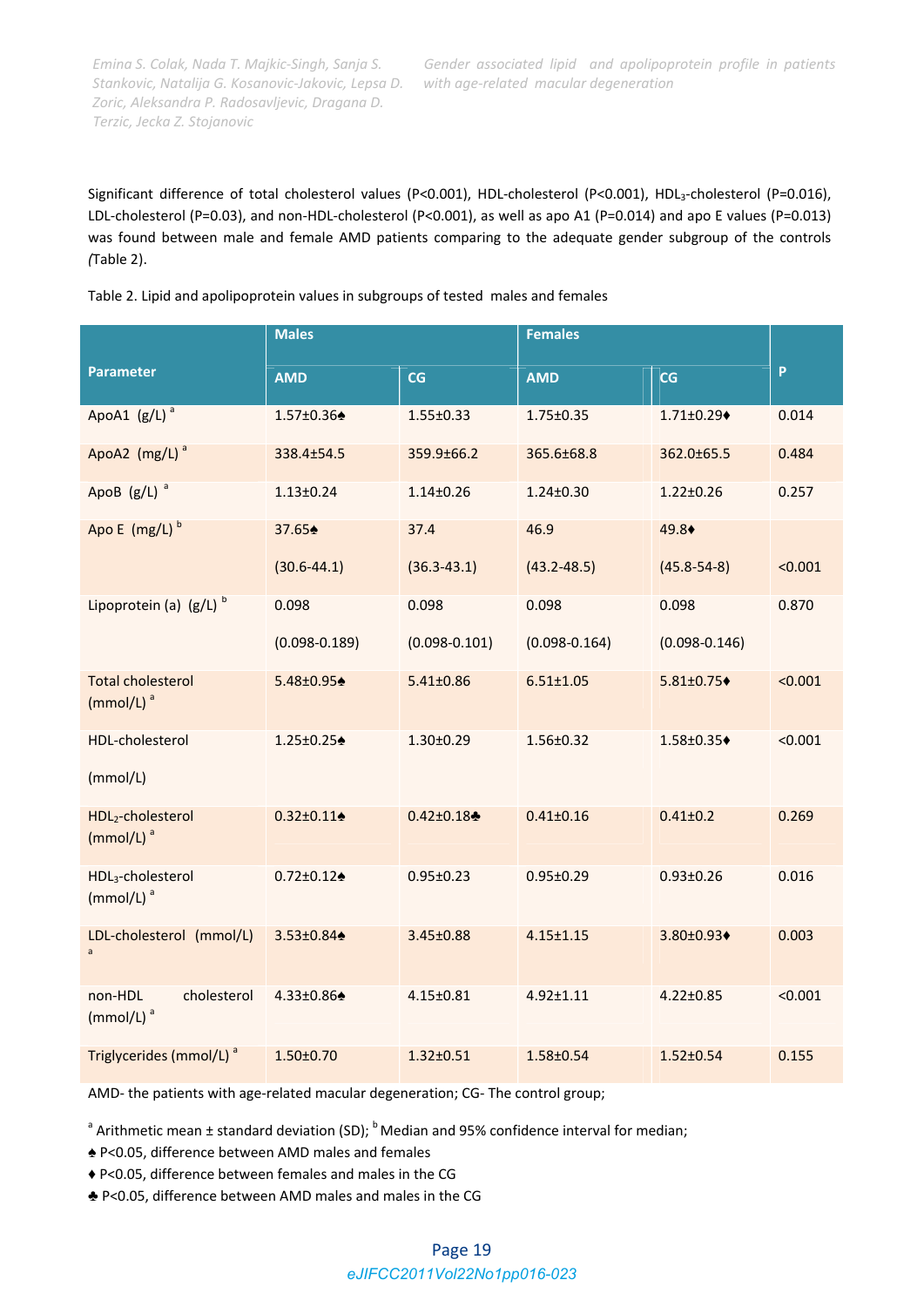*Emina S. Colak, Nada T. Majkic‐Singh, Sanja S. Stankovic, Natalija G. Kosanovic‐Jakovic, Lepsa D. with age‐related macular degeneration Zoric, Aleksandra P. Radosavljevic, Dragana D. Terzic, Jecka Z. Stojanovic*

Females with AMD had significantly higher apoA1 (P=0.039), apoE (P=0.002), total-cholesterol (P=0.000), LDLcholesterol (P=0.026), total HDL-cholesterol (P=0.000), HDL<sub>3</sub>-cholesterol (P=0.005) and non-HDL-cholesterol (P=0.029) comparing to males with AMD. Females in the control group had also higher values of apoA1 (P=0.023), total cholesterol (P=0.05), and total HDL-cholesterol (P=0.000) comparing to healthy males. The values of HDL<sub>2</sub> and HDL<sub>3</sub>cholesterol subfraction were similar in two gender control subgroups.

Serum lipid and apolipoprotein values in early and late form of AMD according to gender are presented in Table 3.

|                                           | <b>Males</b>            |                   | <b>Fenales</b>    |                   |       |
|-------------------------------------------|-------------------------|-------------------|-------------------|-------------------|-------|
| <b>Parameter</b>                          | <b>EarlyAMD</b>         | <b>Late AMD</b>   | <b>Early AMD</b>  | <b>Late AMD</b>   | P     |
| ApoA <sub>1</sub> ( $g/L$ )               | $1.33 \pm 1.09$         | $1.60 \pm 0.379$  | $1.72 \pm 0.337$  | $1.75 \pm 0.36$   | 0.244 |
| Apo $A_2$ (mg/L)                          | $337.0 \pm 29.13$       | $341.9 \pm 57.49$ | $370.37 \pm 94.9$ | $364.3 \pm 61.1$  | 0.607 |
| Apo B (g/L)                               | $0.83 \pm 0.05 \bullet$ | $1.18 \pm 0.22$   | $1.35 \pm 0.32$   | $1.21 \pm 0.29$   | 0.097 |
| Apo E (mg/L)                              | $40.0 \pm 2.26$         | $38.6 \pm 10.7$   | $50.87 \pm 11.3$  | $45.4 \pm 8.18$   | 0.011 |
| <b>Total cholesterol</b><br>(mmol/L)      | $4.58 \pm 0.085$        | $5.60 \pm 0.966$  | $6.72 \pm 0.941$  | $6.44 \pm 1.09$   | 0.001 |
| <b>HDL-cholesterol</b><br>(mmol/L)        | $1.18 \pm 0.106$        | $1.256 \pm 0.27$  | $1.50 \pm 0.311$  | $1.58 \pm 0.33$   | 0.002 |
| HDL2-cholesterol<br>(mmol/L)              | $0.535 \pm 0.035$       | $0.34 \pm 0.202$  | $0.407 \pm 0.126$ | $0.399 \pm 0.136$ | 0.364 |
| HDL <sub>3</sub> -cholesterol<br>(mmol/L) | $1.21 \pm 0.41 \bullet$ | $0.789 \pm 0.177$ | $0.98 \pm 0.253$  | $0.911 \pm 0.33$  | 0.224 |
| LDL-cholesterol<br>(mmol/L)               | $2.79 \pm 0.11 \bullet$ | $3.63 \pm 0.86$   | $4.44 \pm 1.14$   | $4.05 \pm 1.15$   | 0.071 |
| non-HDL ch<br>(mmol/L)                    | $5.18 \pm 0.93$         | $4.28 \pm 0.82$   | $5.08 \pm 1.06$   | $4.86 \pm 1.14$   | 0.125 |
| <b>Triglycerides</b><br>(mmol/L)          | $1.23 \pm 0.049$        | $1.56 \pm 0.73$   | $1.78 \pm 0.77$   | $1.51 \pm 0.43$   | 0.359 |

Table 3. Lipid and apolipoprotein values in subgroups of males and females with early and late form of AMD

● P<0.05, difference between males with early and late form

♥ P<0.05, difference between males and females with early form

♠ P<0.05, difference between females and males with the late form

Nevertheless, no significant difference was found between the early and advanced (late) form of AMD except for apo E, which was higher in the subgroup of early AMD (P=0.05); we found significant differences of tested parameters between males and females subgroups depending whether they had an early or advanced form of the disease. Significant difference of apo E (P=0.011), total cholesterol (P=0.001) and HDL-cholesterol (P=0.002) was found between males and females with the early and late form of AMD (Table 3). Apolipoprotein B (P=0.049), total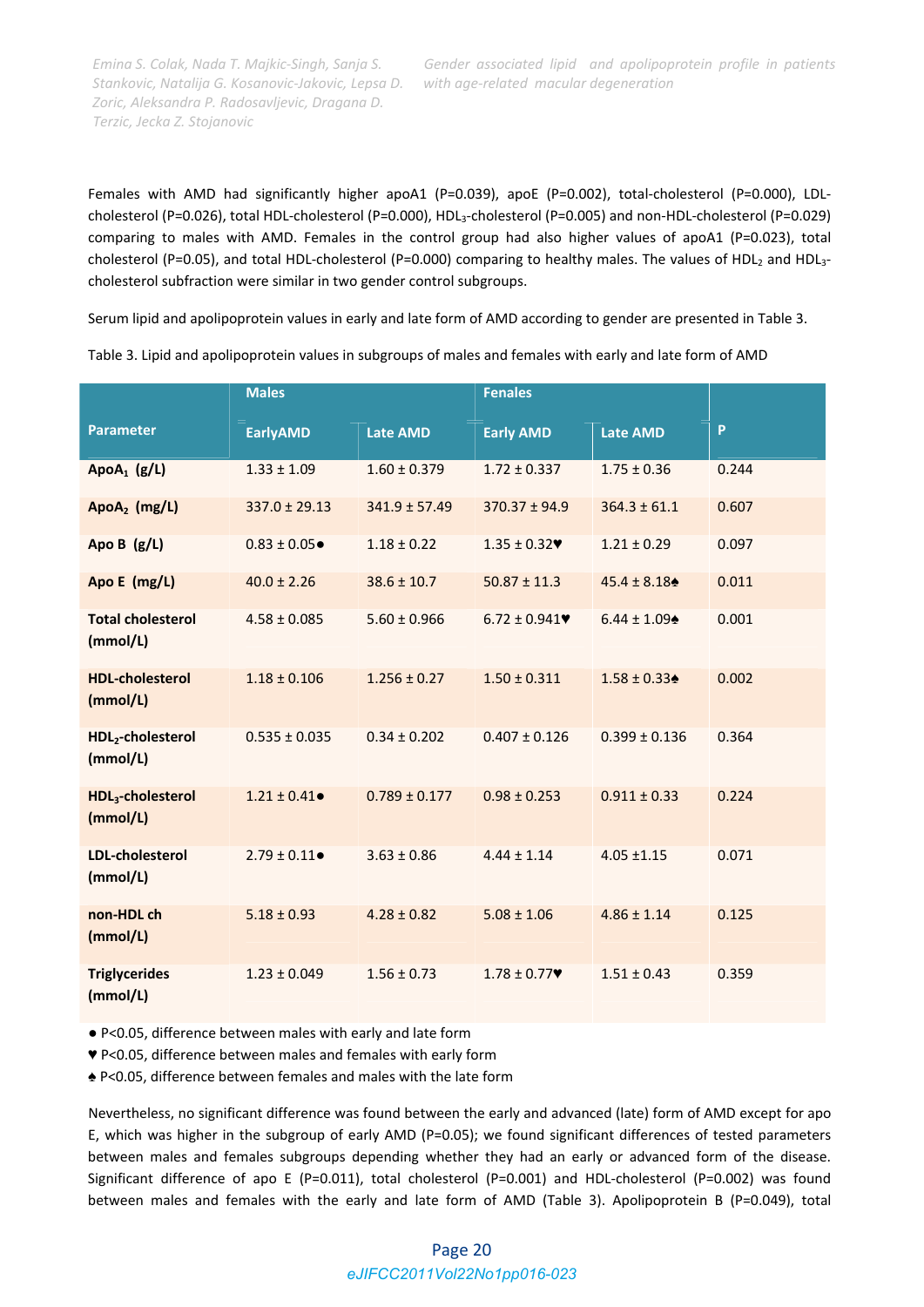*Emina S. Colak, Nada T. Majkic‐Singh, Sanja S. Stankovic, Natalija G. Kosanovic‐Jakovic, Lepsa D. Zoric, Aleksandra P. Radosavljevic, Dragana D. Terzic, Jecka Z. Stojanovic*

cholesterol (P=0.006) and total HDL-cholesterol values (P=0.05) were significantly higher in females with the early AMD comparing with males with the same stage of disease. Females with the advanced AMD had significantly higher apo E (P=0.014), total cholesterol (P=0.006), total HDL‐cholesterol (P=0.004) and non‐HDL‐cholesterol (P=0.054) compared to males with the late form of AMD.

Males with the advanced AMD had higher values of apo B (P=0.045), lower levels of HDL<sub>3</sub>-cholesterol (P=0.028) and were much younger (P=0.029) than males with the early form of disease.

The application of Spearman's correlation provided a series of very interesting correlations which were more numerous in the late form of disease. Besides usual and well-known correlations between lipo- and apolipoproteins, significant correlations were obtained between HDL cholesterol subfractions and other lipids and apolipoproteins. Accordingly, in the late form of disease, positive and significant correlation was obtained between total HDL cholesterol and HDL<sub>3</sub> cholesterol subfraction (ρ=0.339; P=0.039), HDL<sub>2</sub> and HDL<sub>3</sub> cholesterol subfractions (ρ=0.454; P=0.006), as well as between HDL<sub>3</sub> cholesterol subfraction and LDL cholesterol (ρ=0.333; P=0.043). It is worth mentioning that positive correlation between HDL<sub>3</sub> cholesterol concentration and patient age was obtained in the same group (ρ=0.347; P=0.035). Significant negative correlation was obtained between total HDL cholesterol and triglycerides (ρ=  $-0.366$ ; P=0.004), and positive was found between triglyceride concentrations and apo E (ρ=0.293, P=0.033). High positive correlations were found between non‐HDL cholesterol concentrations and total cholesterol (ρ=0.802; P<0.001), LDL cholesterol (ρ=0.761; P<0.001) and apo B (ρ=0.737; P<0.001).

### **DISCUSSION**

Based on the obtained results, it may be concluded that patients with the age-related macular degeneration had significant disorder of lipid and apolipoproteins status compared to control group, indicating that this parameter disorder could have an important role in the pathogenesis of AMD.

Female AMD patients had significantly higher values of total cholesterol, total‐HDL‐cholesterol, non‐HDL‐cholesterol, LDL-cholesterol, HDL<sub>2</sub>- and HDL<sub>3</sub>-cholesterol values, compared to male AMD patients (P<0.05). Values of apoA1 and apoE were also significantly higher in female AMD patients compared to males with AMD. Females with the advanced form of AMD had significantly higher values of the atherogenic lipoproteins and apolipoproteins such as non-HDLcholesterol, total cholesterol, and apoE. Although females with the advanced form of AMD had significantly higher HDL-cholesterol compared to males with the same form of disease, it turned out that more than 50% of total HDLcholesterol concentration pertained to its proatherogenic HDL<sub>3</sub>-cholesterol subfraction. The series of correlations set between tested parameters in the subgroups of males and females with the early and advanced form of AMD corroborated this finding. In the group of the advanced AMD, positive and significant correlations were obtained between HDL-cholesterol and atherogenic lipoproteins: LDL-cholesterol (P=0.05) and total cholesterol (P<0.001), especially between total HDL-cholesterol and HDL<sub>3</sub>-cholesterol subfraction (P=0.0339), HDL<sub>3</sub>-cholesterol and LDLcholesterol (P=0.043), meaning that the increase of total cholesterol concentrations gives rise to elevation of LDL cholesterol, non-HDL cholesterol as well as total HDL cholesterol concentrations, before all, its proatherogenic HDL3 subfraction.

These findings suggest that severe form of the disease is followed by the increase of atherogenic (non‐protective) lipo‐ and apolipoproteins, and that females had higher values of these parameters compared to males with the same form of AMD.

A series of epidemiological studies have been carried out suggesting that estrogen deficiency in postmenopausal women may contribute to development and severity of AMD (16). Recently, the Women's Health Initiative Sight Exam Study on hormone therapy and AMD revealed that treatment with the conjugated equine estrogens and progesterone did not influence the occurrence of early AMD although it might reduce the risk of soft drusen or wet

# Page 21 *eJIFCC2011Vol22No1pp016-023*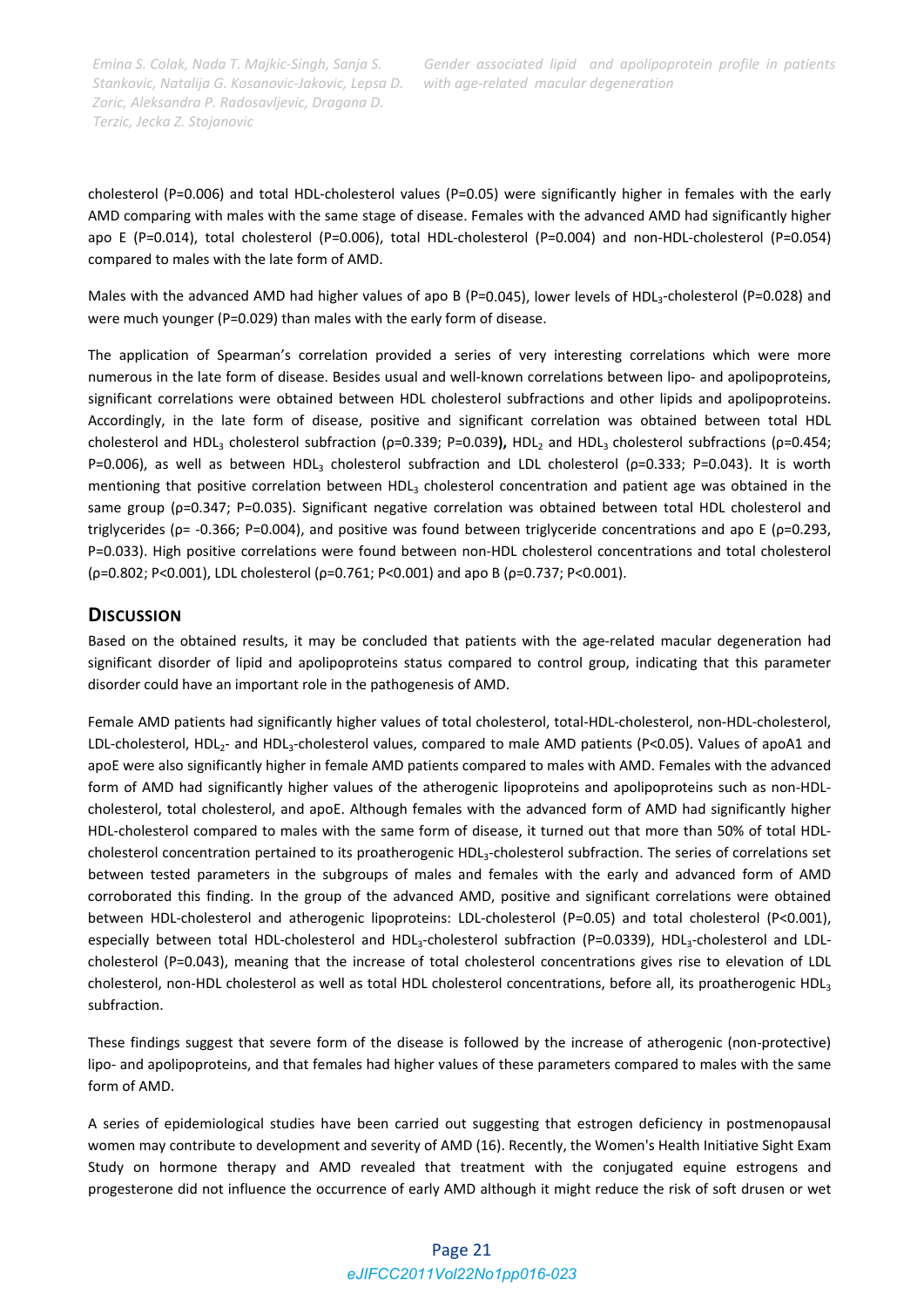*Gender associated lipid and apolipoprotein profile in patients with age‐related macular degeneration*

*Emina S. Colak, Nada T. Majkic‐Singh, Sanja S. Stankovic, Natalija G. Kosanovic‐Jakovic, Lepsa D. Zoric, Aleksandra P. Radosavljevic, Dragana D. Terzic, Jecka Z. Stojanovic*

AMD. Another large study found lower risk of large drusen but not AMD. Several other studies suggest that there is reduced risk of AMD with postmenopausal hormone replacement therapy. Estrogen physiologic effects are mediated by two estrogen receptor subtypes: ERα and ERβ. Both subtypes are present and active in retinal pigmented epithelial cells (RPE) isolated from human males and females eyes. Cousins et al. (17) reported that estrogen deficiency in middle aged female C57B/6 mice led to increase Bruch's membrane thickening with sub‐RPE deposit formation, and that aging females had worse deposits than aged males in models of both dry and wet AMD.

The increased values of atherogenic lipids and lipoproteins in AMD patients support the theory of correlation of AMD pathogenesis and atherosclerosis and accelerated pathogenesis of AMD in patients who also develop atherosclerotic process (18, 19).

The AMD literature is dominated by citations about large association between neovascularization and plasma cholesterol in the EDCC study (20) and neovascularization and apoB in the Beaver Dam Eye Study (BDES) (21). A total of 26 studies reporting data on plasma cholesterol and/or atherogenic lipoproteins, 5 of them showed positive association, 3 of them showed a negative association depending on the AMD parameter, and 15 showed no significant association (22)**.**

The contribution of apoA1, as anti-atherogenic apolipoprotein to AMD has been examined less. (23). Elevated HDLcholesterol levels are considered protective against cardiovascular disease**,** but, it might be surprising that out of 20 studies, 7 showed higher risk for AMD among patients with elevated HDL-cholesterol, 4 showed reduced risk, 8 showed no effect, and one showed higher and lower risk depending on the examined variable (21). None of these studies analyzed the values of HDL‐cholesterol subfractions. Our examinations showed that regardless of similar values of total HDL cholesterol in AMD patients and control subjects, there was significant difference between the concentrations of HDL<sub>2</sub> and HDL<sub>3</sub> subfractions. AMD patients had significantly higher values of non atheroprotective HDL<sub>3</sub>-cholesterol compared to control group. Females had significantly increased values of total, LDL-, HDLcholesterol and non-HDL-cholesterol compared to males, but also including higher values of HDL<sub>3</sub>-cholesterol. These findings can indicate the correlation between HDL3 subfraction and atherosclerotic changes in elderly population and even the association with AMD development.

# **ACKNOWLEDGMENTS**

This study was conducted as a part of the Project No.175036, supported by the Ministry of Science of Serbia.

# **DECLARATION OF INTEREST**

The authors report no conflict of interest. The authors alone are responsible for the content and writing of the paper.

#### *References*

- 1. Coleman RH, Chan CC, Ferris FL, Chew E. Age‐related macular degeneration. Lancet 2008; 372(9652): 1835‐45
- 2. Zarbin M. Current concepts in the pathogenesis of Age-related macular degeneration. Arch Ophtalmol 2004; 122: 598‐614
- 3. Klein R, Klein BE, Linton KL. Prevalence of age-related maculopathy: the Beaver Dam Eye Study. Ophthalmology 1992;99:933‐43.
- 4. Hogan MJ, Alvarado J. Studies on the human macula, IV: aging changes in Bruch's membrane. Arch Ophthalmol 1967;77:410‐420.
- 5. Loeffler KU, Lee WR. Is basal laminar deposit unique for age‐related macular degeneration? Arch Ophthalmol 1992;110:15‐16.
- 6. Green WR, Enger C. Age‐related macular degeneration histopathologic studies: the 1992 Lorenz E Zimmerman Lecture. Ophthalmology 1993;100:1519‐1535.

#### Page 22

### *eJIFCC2011Vol22No1pp016-023*